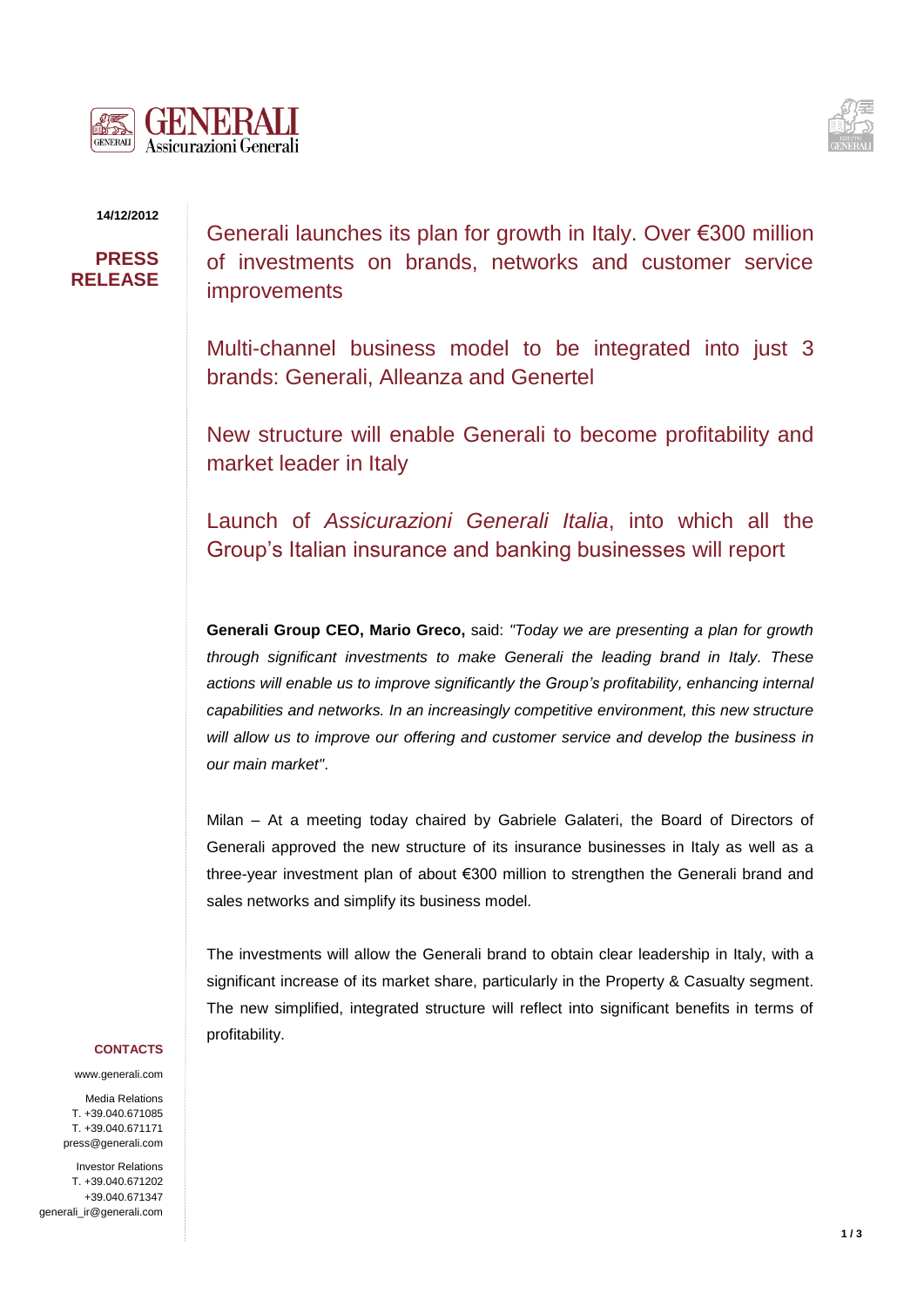

## **THE NEW STRUCTURE OF BUSINESS IN ITALY**

The new organisational structure will be based on a multi-channel model and will reduce current fragmentation by consolidating businesses and brands with similar customers, product ranges and distribution models.

The 10 existing brands – Generali, Ina, Assitalia, Alleanza, Toro, Genertel, Genertel Life, Augusta, Lloyd Italico and Fata – will be integrated through the reorganisation into three companies in 2015, which will manage their respective brands, business areas and distribution channels. Each brand will have a clear proposition and distinct market positioning.

- **Generali** Will be a life and P&C company with a single distribution network  $\bullet$ made up of more than 2,000 agencies for the retail and middle market business, operating with the Generali brand and integrating the six existing agency networks (Generali, Ina Assitalia, Toro, Fata, Augusta and Lloyd Italico), product factories and operating platforms. The Commercial & Corporate business will be managed by incorporating the current offer of Generali, Ina Assitalia and Toro.
- **Alleanza**  Will be the company dedicated to Italian families, with its network of direct producers and a range of life and P&C products.
- **Genertel**  Will be the life and P&C company on the alternative channels (phone, web and bancassurance), being already Italy's market leader in this segment.

**Country manager for Italy, Raffaele Agrusti,** said: *"This project will result in a much more efficient structure, ready to respond to the evolving needs of our Italian client base of over 10 million customers. Generali will leverage an agency network of 3,000 agents, which will become even more widespread. Genertel will enhance the Group's great experience in direct channels, whilst Alleanza's aim is to become the point of reference for Italian families' insurance needs thanks to the strength of our network of employed producers*".

The implementation of the new structure and new investments in Italy will allow Generali to maximise its market potential, significantly improving the Group's customer service capability and economic performance, through:

- more effective marketing, focused on the Generali brand
- strengthened sales networks, leveraging more widespread distribution